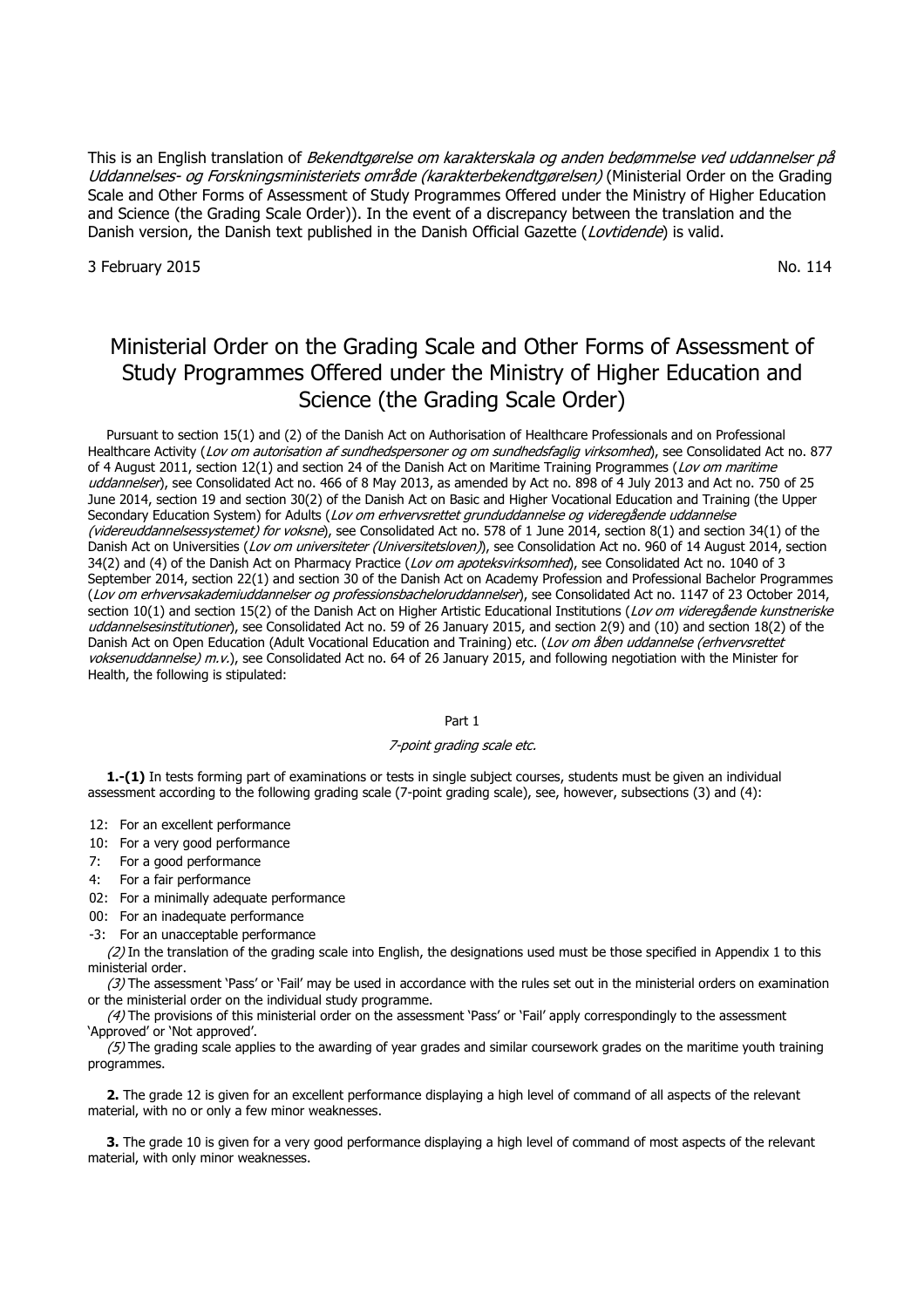**4.** The grade 7 is given for a good performance displaying good command of the relevant material, but also some weaknesses.

**5.** The grade 4 is given for a fair performance displaying some command of the relevant material, but also some major weaknesses.

**6.** The grade 02 is given for a performance meeting only the minimum requirements for acceptance.

**7.** The grade 00 is given for a performance which does not meet the minimum requirements for acceptance.

**8.** The grade -3 is given for a performance which is unacceptable in all respects.

### Part 2

## Assessment etc.

**9.** The assessment of the student's performance or proficiency must take place on the basis of the academic requirements specified for the relevant subject, subject element or programme element (awarding of absolute grades). No particular distribution of grades should be aimed for (awarding of relative grades).

**10.-(1)** The grading must be based on an overall assessment of the extent to which the student's performance or proficiency meets the intended learning outcomes for the subject, subject element or programme element as laid down in the ministerial orders or curriculum for the individual study programmes etc.

(2) In the curriculum for the individual study programme, the educational institution lays down precise descriptions of intended learning outcomes and criteria for assessing the meeting of such outcomes, see sections 2-8, for the individual subjects, subject elements or programme elements which are concluded with an examination.

**11.-(1)** Where both an internal examiner and an external examiner are involved in the assessment, the grade to be awarded must be agreed upon between them.

 $(2)$  If the internal examiner and the external examiner are not in agreement about the grade to be awarded, each examiner must award a separate grade. The grade awarded for the examination will then be the average of these grades rounded off to the nearest grade on the grading scale. If the average is half-way between two grades on the grading scale, the final grade will be the nearest higher grade if the external examiner has awarded the highest grade, or otherwise the nearest lower grade.

(3) In case of disagreement as to whether the assessment of the performance should be 'Pass' or 'Fail', the external examiner's assessment will be decisive.

**12.-(1)** If several internal examiners or external examiners take part in the assessment, the assessment must be given following a discussion between them.

(2) If the internal examiners and the external examiners are not in agreement about the grade to be awarded, the group of internal examiners and the group of external examiners must award a grade each. If agreement cannot be reached within the group of internal examiners or the group of external examiners, each internal examiner or each external examiner must award a separate grade. The grade of each group will then be the average of the grades awarded by the members of that group rounded off to the nearest grade on the grading scale. The grade will be rounded up if the average is half-way between two grades. The final grade for the examination will be the average of the grades awarded by the group of internal examiners and the group of external examiners. If the average is half-way between two grades, the final grade will be the nearest higher grade if the group of external examiners has given the highest grade, or otherwise the nearest lower grade.

(3) If the internal examiners and the external examiners are not in agreement as to whether the assessment of the student's performance or proficiency should be 'Pass' or 'Fail', the assessment 'Pass' will be given if this is the assessment given by at least half of the assessors, including at least one external examiner.

**13.-(1)** The curriculum for the individual study programme may stipulate that a grade consists of several partial grades for various categories of performance (partial examinations). If so, the grade will be the average of the partial grades, rounded off to the nearest grade on the grading scale. The grade will be rounded up if the average is half-way between two grades.

(2) The curriculum for the individual study programme may stipulate that the partial grades will be given different weightings when the combined grade is to be calculated. If so, the grade will be the sum of the individual grades, each multiplied by the weighting of the grade, divided by the sum of the weightings and then rounded off to the nearest grade on the grading scale. The grade will be rounded up if the average is half-way between two grades.

**14.** When an examination has started, an assessment must be made unless the examination is interrupted by an expulsion or by illness that warrants a re-exam, see the ministerial orders on examination.

Part 3

#### Pass requirements etc.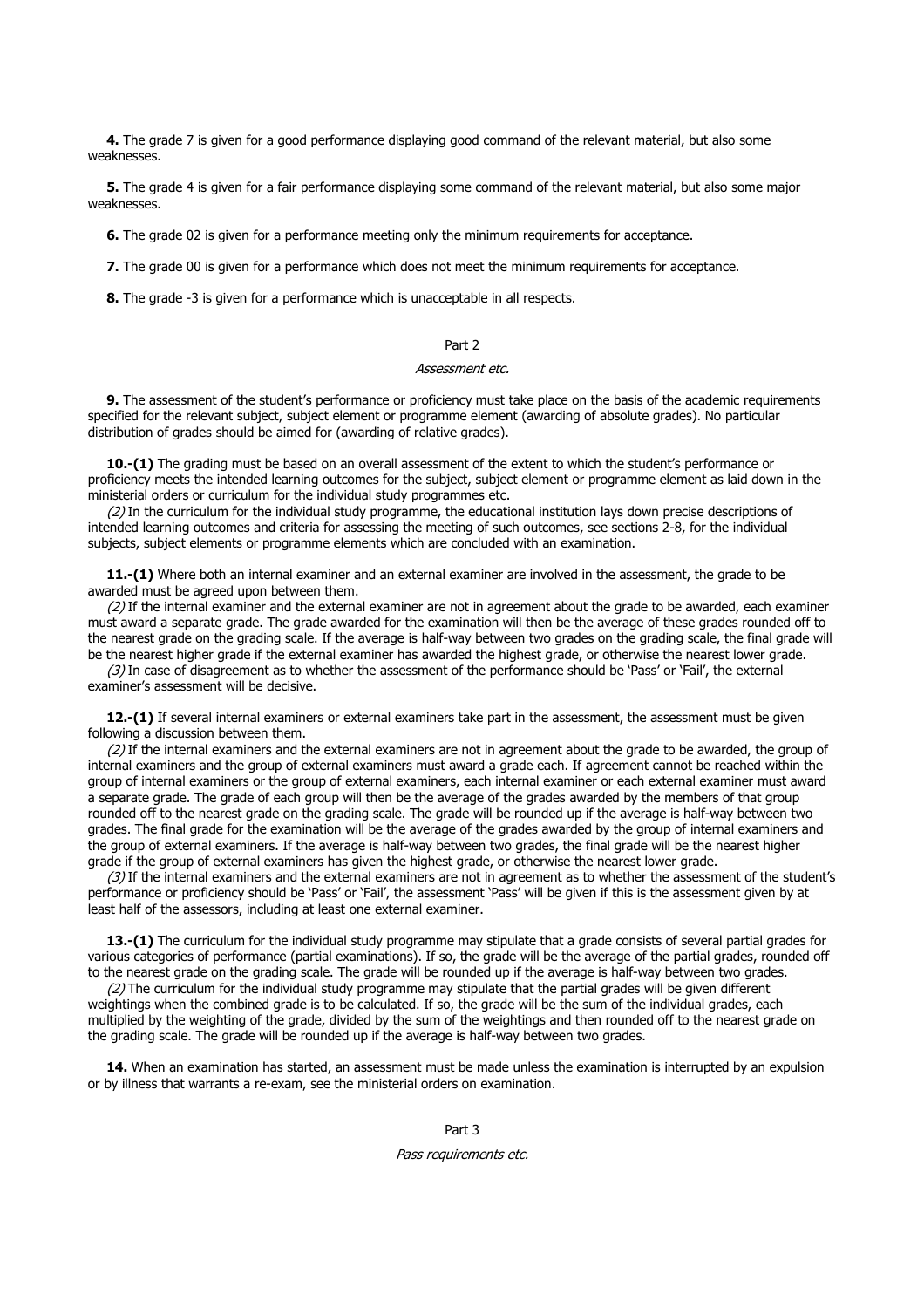**15.-(1)** An examination is passed when the student achieves a grade of at least 02 or the assessment 'Pass'. An examination which has been passed cannot be resat, see, however, subsection (4).

 $(2)$  If an examination consists of several partial examinations, the grade for the combined examination, see section 13, must be at least 02. If the combined examination is passed, partial examinations for which grades 00 or -3 have been awarded cannot be resat, see, however, subsection (3). Even if the combined examination is not passed, partial examinations for which a grade of 02 or higher is awarded cannot be resat, see, however, subsection (4).

 $(3)$  It may be stipulated in the curriculum for the individual study programme that a certain grade on the grading scale must be achieved in one or more partial examinations.

 $(4)$  It may be stipulated in the curriculum for the individual study programme that two or more examinations must be passed in the same examination period.

**16.-(1)** It may be stipulated in the curriculum for the individual study programme that two or more examinations must be passed on the basis of a grade average. If so, the average must be at least 2.0 without rounding-up.

(2) It may be stipulated in the curriculum for the individual study programme that an examination for which a grade of 00 or -3 is awarded cannot be resat if the examination is passed under the provisions stipulated in subsection (1), see, however, subsection (3).

 $(3)$  It may be stipulated in the curriculum for the individual study programme that a certain grade on the grading scale must be achieved in one or more partial examinations, the passing of which is based on a grade average, see subsection (1).

 $(4)$  It may be stipulated in the curriculum for the individual study programme that the individual grades which make up a combined grade average, see subsection (1), will be given different weights in the calculation of the average. If so, the average will be the sum of the individual grades, each multiplied by the weighting of the grade, divided by the sum of the weightings.

(5) Examinations offered in accordance with the rules set out in the Ministerial Order on Part-Time Programmes (Bekendtgørelse om deltidsuddannelse) and the Ministerial Order on Open Education and Subsidies for Adult Vocational Education and Training etc. (Bekendtgørelse om åben uddannelse og tilskud til arbejdsmarkedsuddannelser m.v.) must be passed separately.

**17.-(1)** The grades to be included in the combined examination result will be stipulated in the curriculum for the individual study programme.

 $(2)$  It may be stipulated in the curriculum for the individual study programme that the combined examination result will be expressed in the form of a grade point average. One decimal will be included in the calculation of the grade point average. Subjects, subject elements and programme elements that utilise the assessment 'Pass' or 'Fail' will not be included in the calculation of the grade point average.

 $(3)$  The curriculum for the individual study programme may stipulate that the individual grades included in the combined examination result will be given different weightings in the calculation of the grade point average. If so, the grade point average will be the sum of the individual grades, each multiplied by the weighting of the grade, divided by the sum of the weightings.

**18.-(1)** An examination is passed when the grade point average, see section 17(2) and (3), is at least 2.0 without roundingup, and when all tests assessed using 'Pass' or 'Fail' have been passed. If particular pass requirements have been laid down in the curriculum for the individual study programme in accordance with sections 15 and 16, these requirements must also be met. If no grade point average is calculated, all tests forming part of the examination must be passed, see sections 15 and 16.

 $(2)$  It may be stipulated in the curriculum for the individual study programme that a certain grade on the grading scale must be achieved in one or more examinations which are included in the grade point average.

#### Part 4

#### Diplomas and exam certificates

**19.-(1)** On diplomas and exam certificates, each grade awarded according to the 7-point grading scale must be accompanied by the letter on the ECTS scale which corresponds to the grade in question, see Appendix 2 to this ministerial order.

 $(2)$  Subsection  $(1)$  also applies if the educational institution issues documentation for passed parts of the study programme to students who leave the study programme without having completed it.

## Part 5

#### Requirements for the curriculum

**20.** The curriculum for the individual programme stipulates:

1) Precise descriptions of intended learning outcomes and criteria for assessing the meeting of the outcomes for the

individual subjects, subject elements or programme elements which are concluded with an examination, see section 10(2). 2) Any rules concerning partial examinations, see section 13.

3) Any rules stipulating that a certain grade on the grading scale must be achieved in one or more partial examinations, see section 15(3).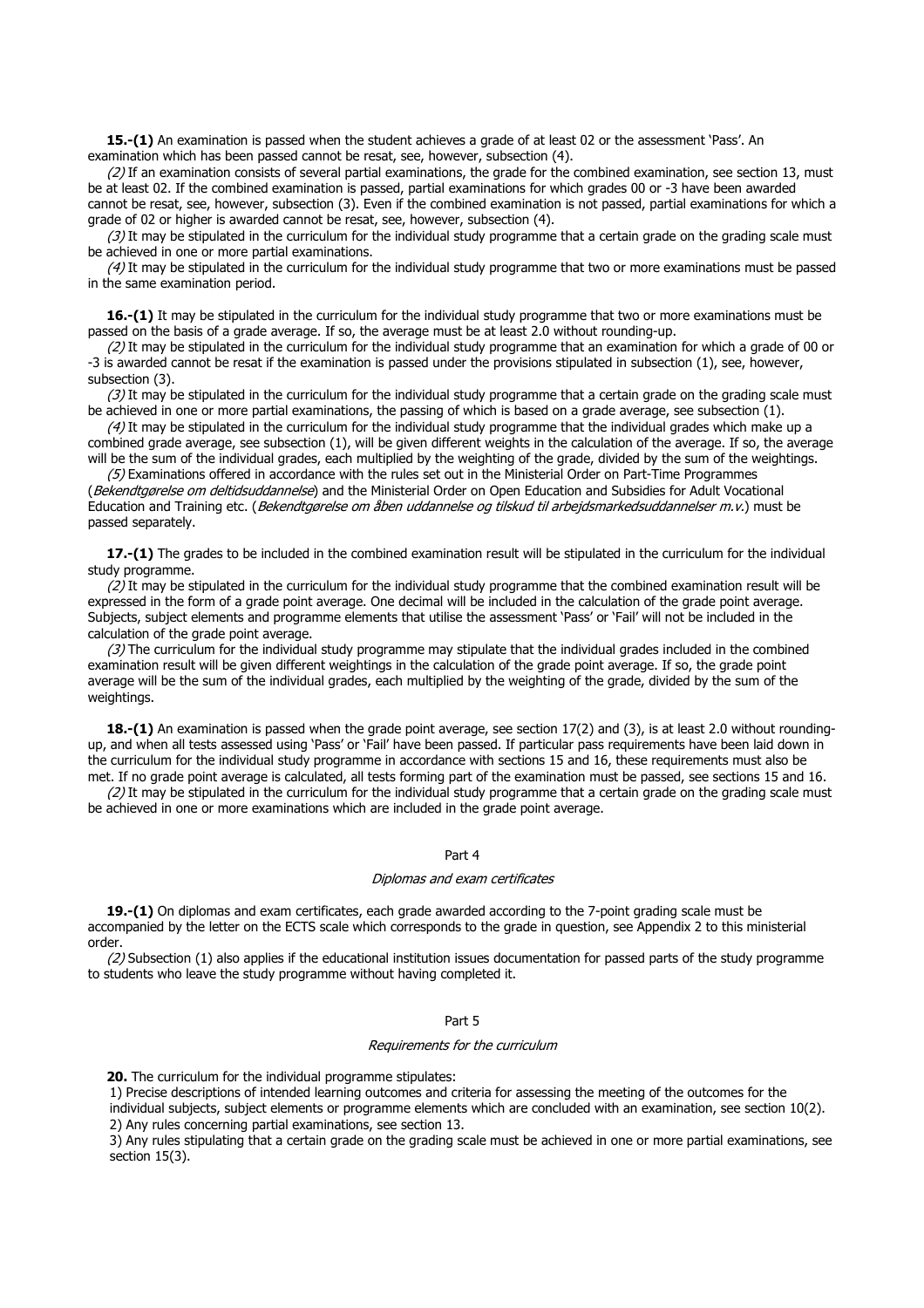4) Any rules that two or more examinations must be passed in the same examination period, see section 15(4).

5) Any rules stipulating that two or more examinations must be passed on the basis of a combined grade average, see section 16(1)-(4).

6) The grades to be included in the combined examination result, see section 17(1).

7) Any rules stipulating that the combined examination result is expressed by means of a grade point average, see section 17(2) and (3).

8) Any rules stipulating that a certain grade on the grading scale must be achieved in one or more examinations which are included in the grade point average, see section 18(2).

## Part 6

### Exemption

**21.-(1)** The Danish Agency for Higher Education may grant exemptions from the ministerial order if warranted by exceptional circumstances.

 $(2)$  The agency may allow deviations from the ministerial order as part of trials.

## Part 7

#### Complaints concerning decisions made by the educational institution

**22.-(1)** Decisions made by the educational institution pursuant to this ministerial order may be brought before the Danish Agency for Higher Education by the party which the decision concerns (the complainant) if the complaint concerns legal issues. Complaints must be submitted within two weeks of the complainant having been informed of a decision.

 $(2)$  The complaint must be submitted to the educational institution, which prepares a statement. The complainant must be given at least one week to comment on the statement prepared by the educational institution. The educational institution submits the complaint to the agency with the educational institution's statement and any comments from the complainant enclosed.

 $(3)$  It is not possible to refer the decisions of the agency to higher administrative authorities.

### Part 8

#### Commencement and interim provisions

**23.-(1)** This ministerial order enters into force on 1 September 2015.

(2) Ministerial Order no 1601 of 17 December 2014 on the Grading Scale and Other Forms of Assessment of Study Programmes Offered under the Ministry of Higher Education and Science (the Grading Scale Order) is repealed.

**24.-(1)** Subsections (2)-(4) apply to students who have been awarded grades according to the Danish 13-point grading scale and who have not completed and passed their study programme.

(2) On diplomas, exam certificates or leaving certificates issued on or subsequent to 1 September 2007, grades according to the Danish 13-point grading scale are converted into grades according to the 7-point grading scale. Any grade point average, see section 17(2) and (3), must in that case be calculated on the basis of the grades according to the 7-point grading scale. For converted grades, the grades awarded according to the Danish 13-point grading scale must also be stated on the diploma or exam certificate.

(3) A partial grade awarded according to the Danish 13-point grading scale must be converted into the 7-point grading scale if one or more partial grades have been awarded according to the 7-point grading scale, see section 7(1), so that the combined grade is awarded according to the 7-point grading scale.

(4) Conversion must be based on the following scale:

| Danish 13-<br>point grading<br>scale | ∸  | 10 |  |    |    | 03 | 00 |
|--------------------------------------|----|----|--|----|----|----|----|
| 7-point grading<br>scale             | 12 | 10 |  | 02 | 00 | 00 | -3 |

Ministry of Higher Education and Science, 3 February 2015

Sofie Carsten Nielsen

/ Pernille Olesen Mønnike